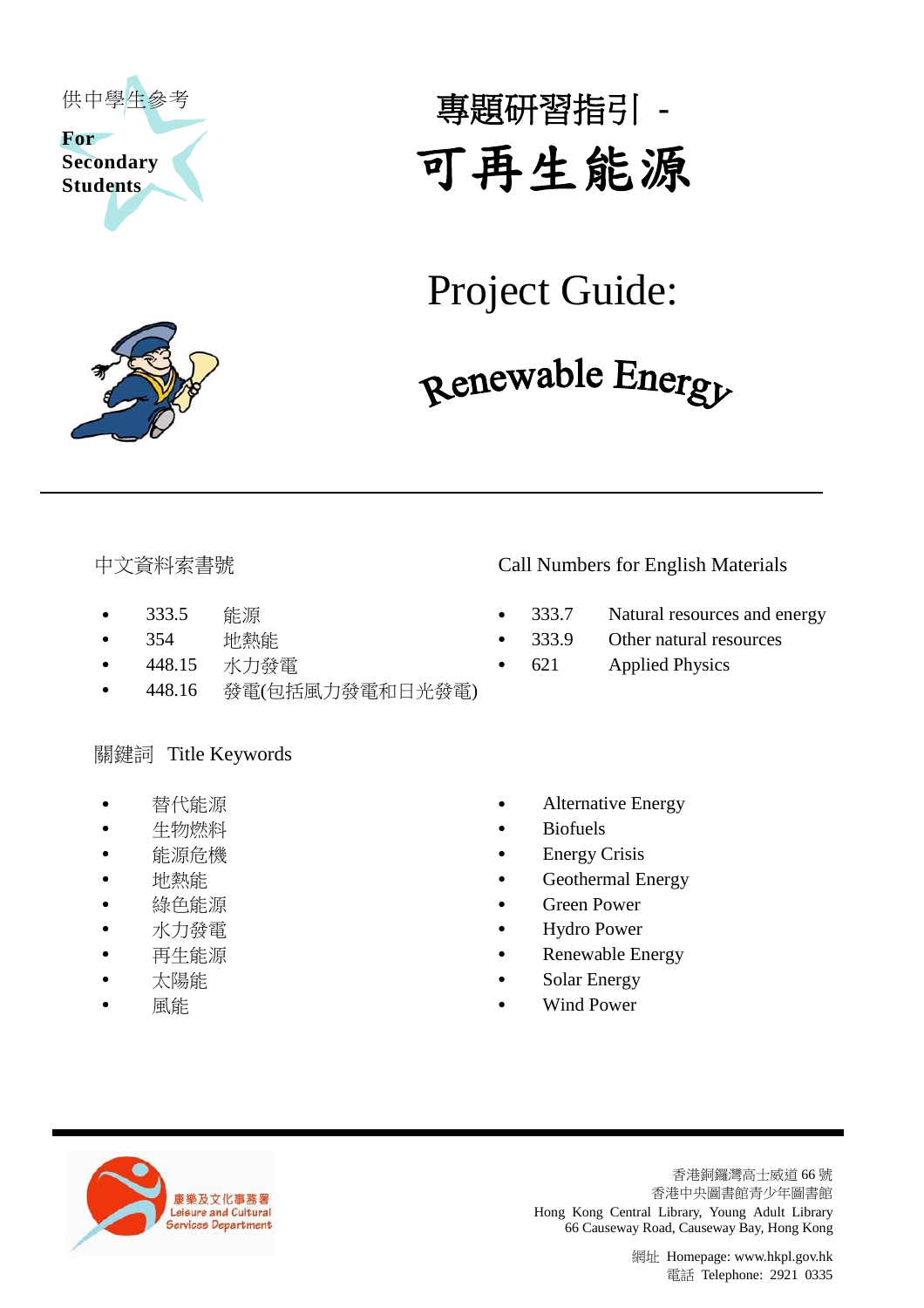### **1.** 書籍 **Books**

例子 Examples :

| 名稱<br>Title                                                                                                                             | 索書號<br>Call No.      | 位置<br>Location |
|-----------------------------------------------------------------------------------------------------------------------------------------|----------------------|----------------|
| 十萬個為什麼 : 能源革命 = Mr. know all<br>《指尖上的探索》編委會組織<br>編寫<br>北京:作家出版社, 2016.                                                                  | 333.5<br>4423        | YAL            |
| 能源大騙局 : 綠能神話引燃的世紀豪賭 = Fueling freedom :<br>exposing the mad war on energy<br>穆爾 (MOORE, Stephen)<br>新北市:好優文化, 2018.                     | 333.5<br>8007        | <b>ALE</b>     |
| <b>BACKWELL, Ben</b><br>Wind power: the struggle for control of a new global industry<br>Abingdon, Oxon; New York, NY: Routledge, 2018. | 333.92<br><b>BAC</b> | ALE            |
| RINGSTAD, Arnold<br>The science of solar energy<br>San Diego, CA: ReferencePoint Press, 2018.                                           | 621.47<br><b>RIN</b> | YAL            |
| e-Books<br>電子書                                                                                                                          |                      |                |
| 例子<br>Examples :                                                                                                                        |                      |                |
| · 新作 百輔 挽 百 珥 朗 揖 湍 ・ 十 阻 詐                                                                                                             | 方正由立雷子聿              |                |

| 新భ源豐換原理哭抆仰・人吻寤<br>邵理堂<br>江蘇大學出版社, 2016.                 | 力止屮乂电丁青<br>(成人館藏) |
|---------------------------------------------------------|-------------------|
| 臺灣.能.革命:綠能大國或核災難民的選擇<br>方儉<br>臺北市:臺灣商務印書館, 2014[民 103]. | HyRead 電子書        |

MEEHAN, Gregory Thank You Fossil Fuels and Good Night : The 21st Century's Energy Transition Salt Lake City : University of Utah Press, 2017. eBooks on EBSCO*host*

| <b>SMITH, Eric and Philip Schmidt</b>                    | <b>ProQuest Ebook Central</b> |
|----------------------------------------------------------|-------------------------------|
| DIY Solar Projects – Updated Edition : Small Projects to |                               |
| Whole-home Systems: Tap Into the Sun                     |                               |
| Quarto Publishing Group USA, 2017.                       |                               |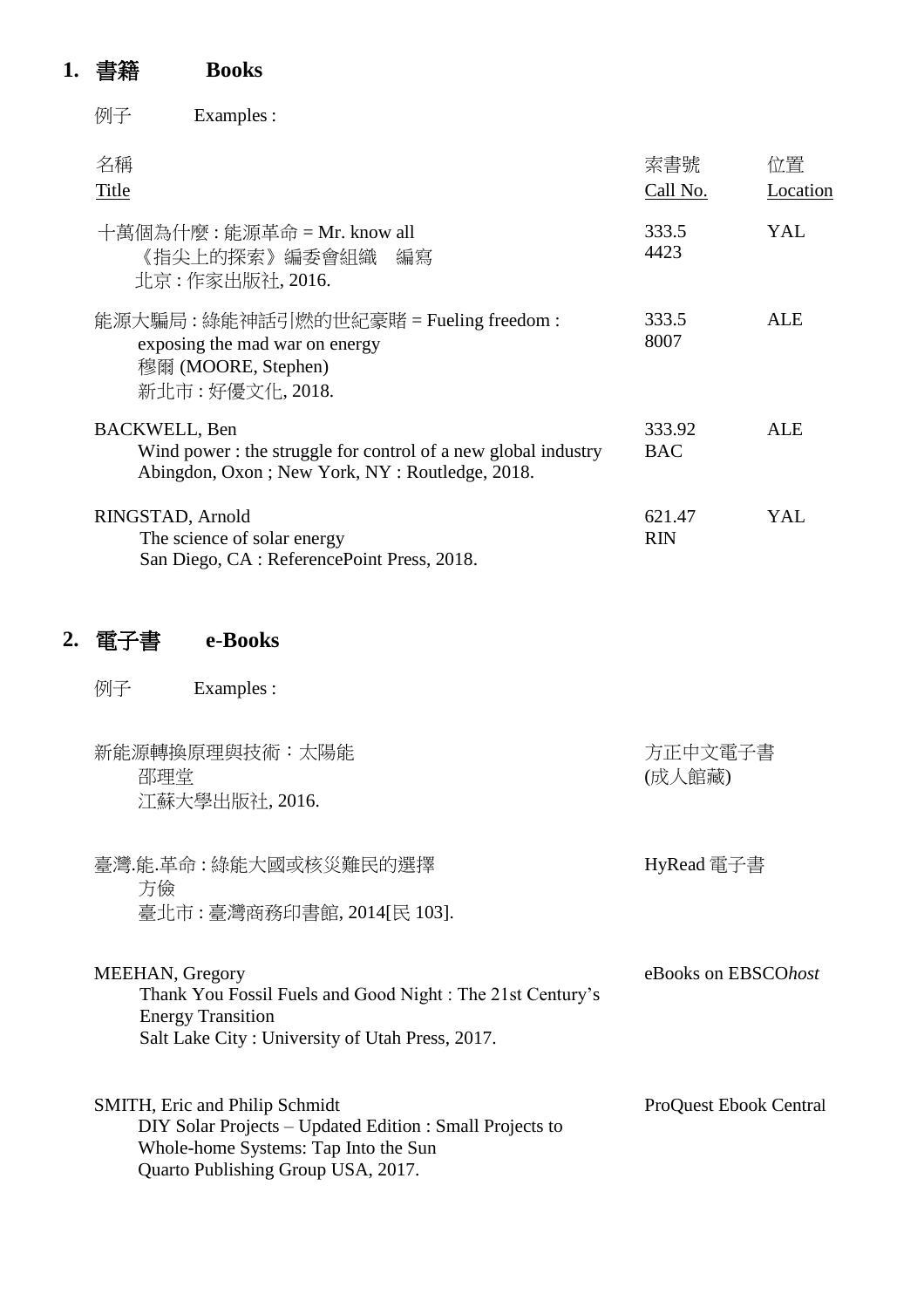#### **3.** 剪報 **Newspaper Clippings (**慧科電子剪報 **WiseNews)**

例子 Examples :

"可再生能源轉型帶來巨大變革" 2019-08-08, B05, 財經新聞‧投資理財, Wen Wei Po

"再生能源轉型路線圖 有助招資增就業機會" 2019-07-31, A06, 綜合新聞, China Press

"新興經濟體引領全球 可再生能源快速發展" 2019-07-22, 04, 產業聚焦, By 徐蔚冰, China Economic Times

#### **4.** 電子資料庫 **e-Databases**

#### 資料庫 **:** 中國期刊全文數據庫

例子 Examples :

"可再生能源即將進入全球競爭階段 Renewable energy is about to enter the global competition stage"

【作者】薩姆·艾瑞 【文獻出處】電力設備管理, Electric Power Equipment Management, 2018 年 10 期

#### "看日本如何破解可再生能源發展瓶頸"

【作者】周杰【文獻出處】能源研究與利用, Energy Research & Utilization, 2018 年 05 期

"清潔能源和可再生能源供熱探究 Research on clean energy and renewable energy heating" 【作者】程娟【文獻出處】環境與發展, Environment and Development, 2019 年 05 期

#### **Databases : Gale In Context: Environment Studies**

Examples :

Gabreldar, Bushra. "FUELING HUMAN PROGRESS: Climate Change and the Future of Renewable Energy." *Harvard International Review* 39.2 (2018): 18+. *Gale In Context: Environment Studies*.

"A New Battery Could Be Key To Cutting Carbon Emissions, Slowing Climate Change." *All Things Considered ,*22 July 2019. *Gale In Context: Environment Studies*.